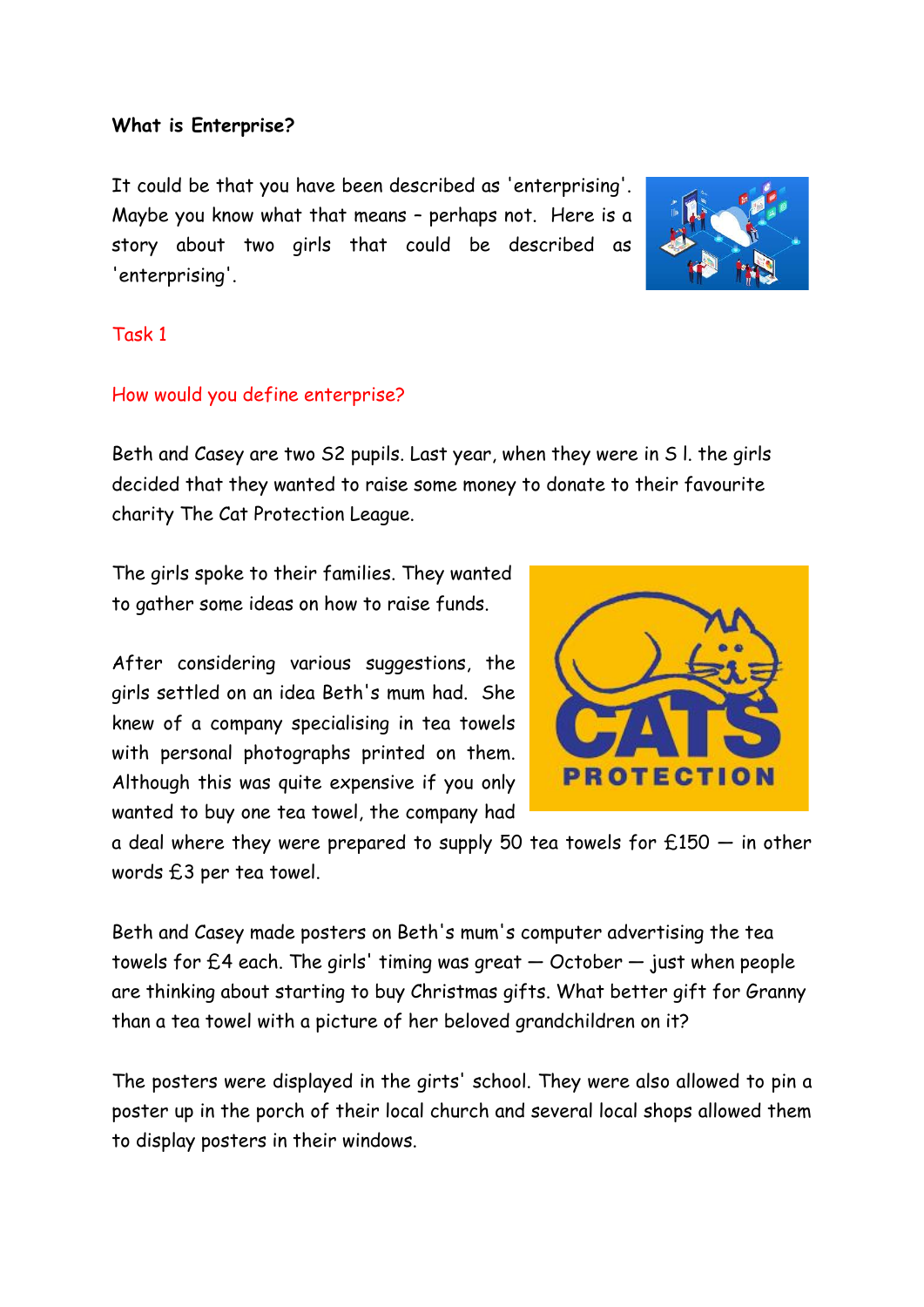The girls were staggered to receive orders for 94 tea towels by the deadline of 15 November. They ordered 100 tea towels — and managed to negotiate a deal of £2.75 per tea towel since their order was twice as many as first agreed.

So what happened to the last 6 tea towels? As doting cat-owners, the girls took pictures of their pets to be featured on the tea towels. The girls held a raffle with the pet tea towels as prizes. They sold 52 raffle tickets at 50 pence each.

The girls were delighted with the results of their enterprise — and the letter they received from the Cat Protection League confirmed that their fumy friends were very happy too!



## Task 2

Beth and Casey were lucky because they were not charged for advertising or for the printing of the posters.

Calculate how much Beth and Casey raised for the charity.

# Task 3

Suppose Beth and Casey paid for advertising and printing. Imagine they were charged £1.20 for displaying each poster and 40 pence for printing each poster. Say the girls printed and displayed 12 posters.

Calculate how much Beth and Casey would have raised for the charity (take the advertising costs away from the figure calculated in Task 2).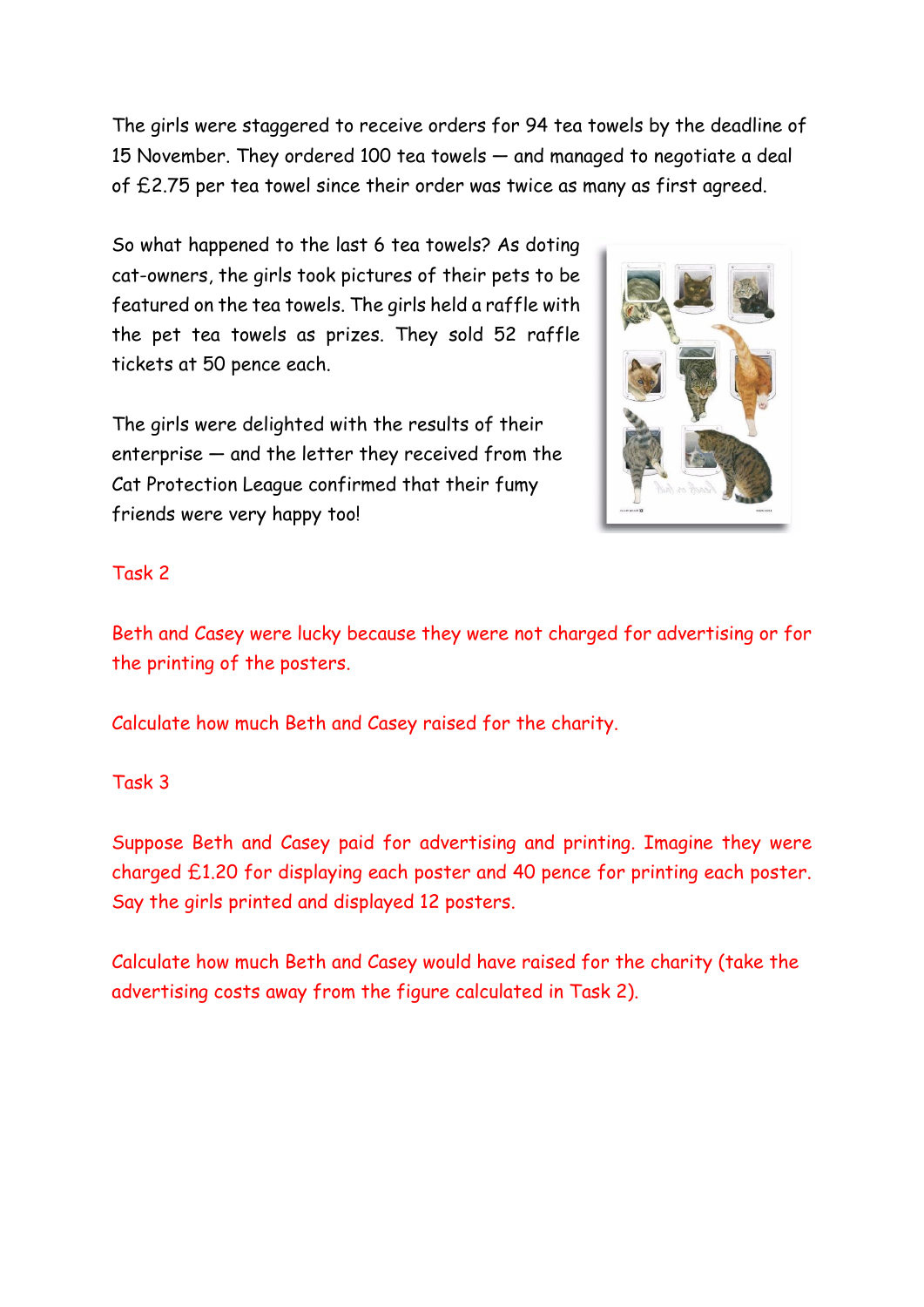**TOP TIP** – Being enterprising is really just being bold with your thinking

Beth and Casey's enterprise involved raising money for a charity. They asked various people for opinions on what might be popular and successful. This is called research.

Although the girls carried out the enterprise to raise money for The Cat Protection League. raising funds for charity is not only reason to be enterprising. Many people have started their businesses being enterprising, so being self employed and possibly creating jobs for others also.

Task 4

Make a list of other items that could be personalised with a photograph.

Task 5

Make a list of other ways Beth and Casey could have advertised their tea towels.

### **Strange Fact**

The Body Shop is known worldwide and is an extremely successful business. It is recognised very easily by its dark green shop fronts and painted interior. This is thought of as most enterprising as the company is concerned with green issues such as recycling packaging.



However, the truth is that there was a problem with damp in the company's first shop and dark green was the only colour that would cover it up

Task 6

Why is the colour green associated with The Body Shop?

**Enterprise in our lives**